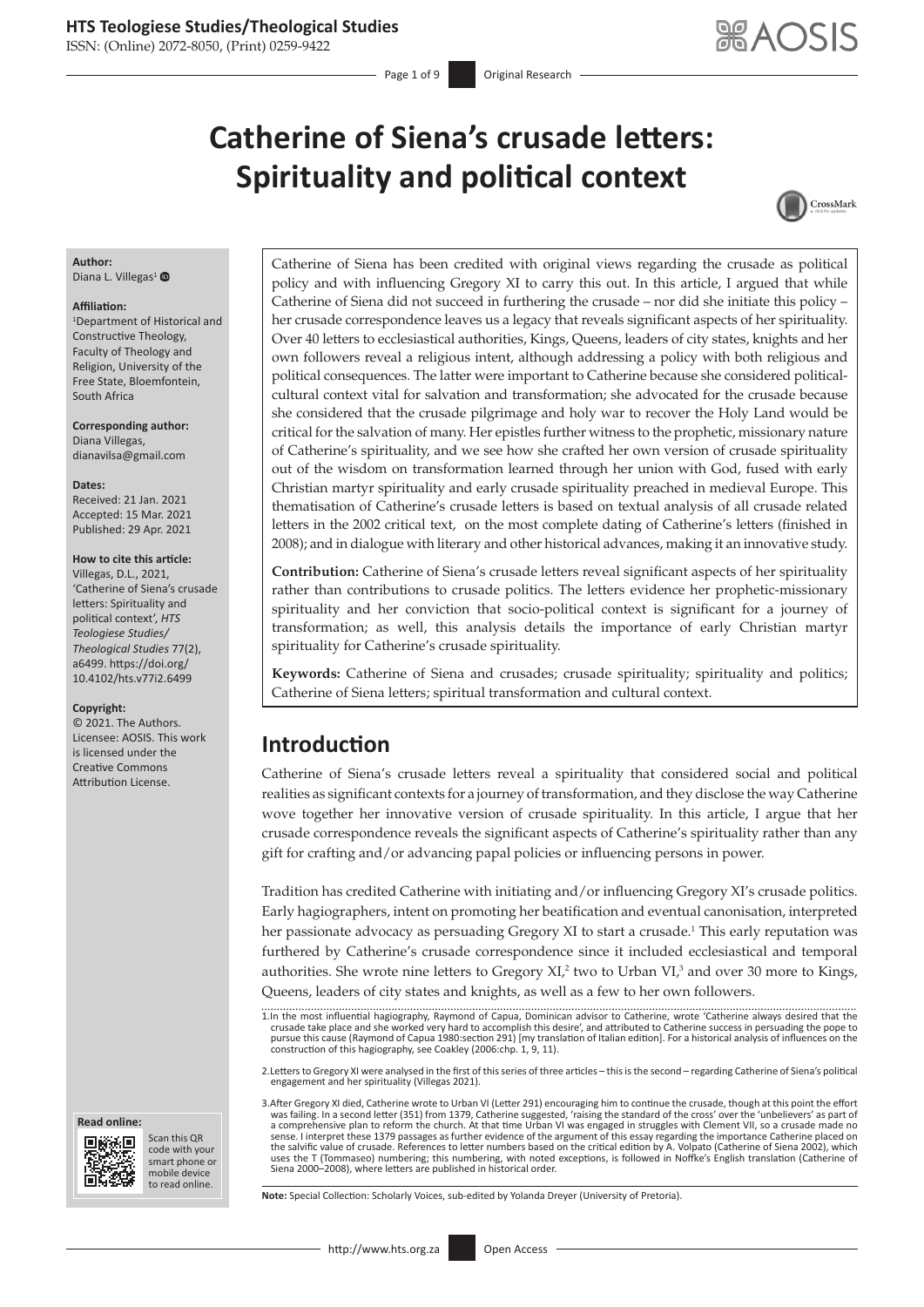Catherine's reputation as influential in crusade politics has also been fostered by analyses both in general histories<sup>4</sup> and in dedicated essays. The latter have appeared primarily in the Italian and French historical literature exploring how Catherine's views fit into perspectives on the crusade, examining questions such as: did Catherine argue that peace was necessary for a crusade or a crusade for peace?<sup>5</sup> A recent Italian article argued that while Catherine's teaching on the crusade was not new, her assertion that one of the benefits of the crusade would be the conversion of 'unbelievers'6 was innovative (Viglione 2014), a view contradicted by Luongo (2006:172, n. 151).

Catherine did not initiate the papal causes in which she became involved. Rather, following a medieval tradition, ecclesiastical authorities chose her for the role of prophetic counsellor and advocate for papal policies (Villegas 2021: 2–4), including the crusade, a cause that never took off and eventually failed.7 Despite her letters to Gregory XI, there is no evidence that Catherine had much influence on his crusade policy.8 We shall see that she did not influence the policy decisions of her correspondents.

If Catherine did not influence crusade policy, what is the significance of her crusade correspondence? This correspondence reveals important aspects of Catherine's spirituality. Most uniquely, we see Catherine's belief that salvation/transformation not only was an individual matter but also was underpinned by the social order and church structure. Thus, a political cause could create societal changes and opportunities relevant to salvation. A crusade would make peace possible; peace would leave the pope freer to reform the clergy and focus on ordering the church's activity for the salvation of others.<sup>9</sup> Peace would lead knights away from the sinful activity of fighting among brothers.10 As well, the crusade would offer the possibility of salvation to crusaders and any others who would join this holy pilgrimage. Finally, the recovery of the Holy Land would offer the possibility of salvation to those 'unbelievers' who could be converted. Catherine, then, advocated for a policy that was at once political and religious because she believed the cause was important to salvation; her intent was religious while

7.See Thiebault (1985) for the history of Gregory XI's crusade; Thiebault (1985: 334–335) also provides a summary of the crusade's failure.

- 8.Gregory XI wanted a crusade since he was consecrated pope, before Catherine became involved in this cause. The execution of his crusade policy depended on multiple ecclesiastical and temporal authorities with varying power interests. See Thiebault (1985).
- 9.The cause of peace and reform of the church as central to salvation is discussed in the first article of this series (Villegas 2021:5–7).
- 10.Catherine considered fighting among fellow Europeans to be sinful. See Letter 140 to Hawkwood and Letter 235 to Charles V.

believing in the importance of social context for the spiritual journey.<sup>11</sup>

Catherine's crusade letters also show she created her own version of crusade spirituality by fusing it with early Christian martyr spirituality, which she highlighted; she then merged this fusion with the wisdom about transformation for which she is known. Furthermore, these letters evidence Catherine's creative individualisation of her wisdom regarding the centrality of a personal relationship with God to accurately perceive what one should do and then be able to carry it out. As well, this set of letters demonstrates a dimension of Catherine's spirituality that is not often noted, namely, her spirituality of vocation.

To my knowledge, the thematisation of Catherine's crusade spirituality elaborated below, which includes an overview of all her crusade letters, has not been offered elsewhere.

## **Catherine's crusade spirituality**

Catherine's epistles, including those requesting material assistance for Gregory XI's crusade, were driven by a passionate desire for persons' transformation. She expressed a 'hunger' for their salvation and explains that this 'hunger' is the reason for the extensive exhortations that contextualise her requests for crusade support. She tells Regina della Scala, 'Forgive me if I have weighed you down with my words: I do it because of love and the resulting hunger for your salvation' (Letter 29; discussed below).<sup>12</sup> Accordingly, all of Catherine's letters included elements of her wisdom about a transforming relationship with God, her central concern. Through time spent in silence and solitude, persons should seek to know God's love and mercy in an experiential way, at the same time that they faced weaknesses, sinfulness and limitation, that is, their need for God. God's response to persons' need would fuel conviction about God's unconditional, merciful love. This inner experience must be nurtured by participation in the liturgy of the Hours and Mass. Such a spiritual path would transform a person's capacity for charity (love), that is, capacity to give of self for the good of the other. Transformed love emerges from transformed desire, that is, our affectivity is changed through the encounter with God, so that which emerges from the depths of our being (desire) will be more and more congruent with God's love and truth.13

This general wisdom became intertwined with Catherine's version of crusade spirituality which also underscored the

- 12.Based on A. Volpato's critical edition (Catherine of Siena 2002), translations are mine with the goal of rendering as literally as possible Catherine's metaphors and passionate language in preference to rendering the best English prose. Volpato offers updated notes and edits in an online edition; see Catherine of Siena (2016).
- 13.For a thematisation of Catherine's wisdom regarding a transforming relationship with God, see Noffke (1996:23–38; Villegas 2017). For her focus on knowledge of God and self, see McDermott (2007).

<sup>4.</sup>For instance, Luongo (2006) in his influential recent work argues that Catherine exercised political agency and refers to her involvement in the crusade (see also Vauchez 2018:39–43, 50). See Luongo (2012) for a history of the reception over time of accounts regarding Catherine's advocacy for ecclesiastical policies.

<sup>5.</sup>For instance, see Rousset (1975). For a list of important historical essays since the mid-20th century, see Viglione (2014:92–93).

<sup>6.</sup>I use the term unbelievers for consistency with Catherine's usage in her 14thcentury context.

<sup>11.</sup>Historian Beattie (2011:78) interprets Catherine's belief about the connection between the individual and the social as showing that acts considered spiritual were at the same time political. For a literary study of Catherine's versus Raymond's metaphors on Catherine's religious reasons for political causes see (Barrett & Lukowski 2008). Gregory XI through his request for help from Tuscan ecclesiastical and temporal authorities (discussed below) and those who coached Catherine undoubtedly privileged political intent.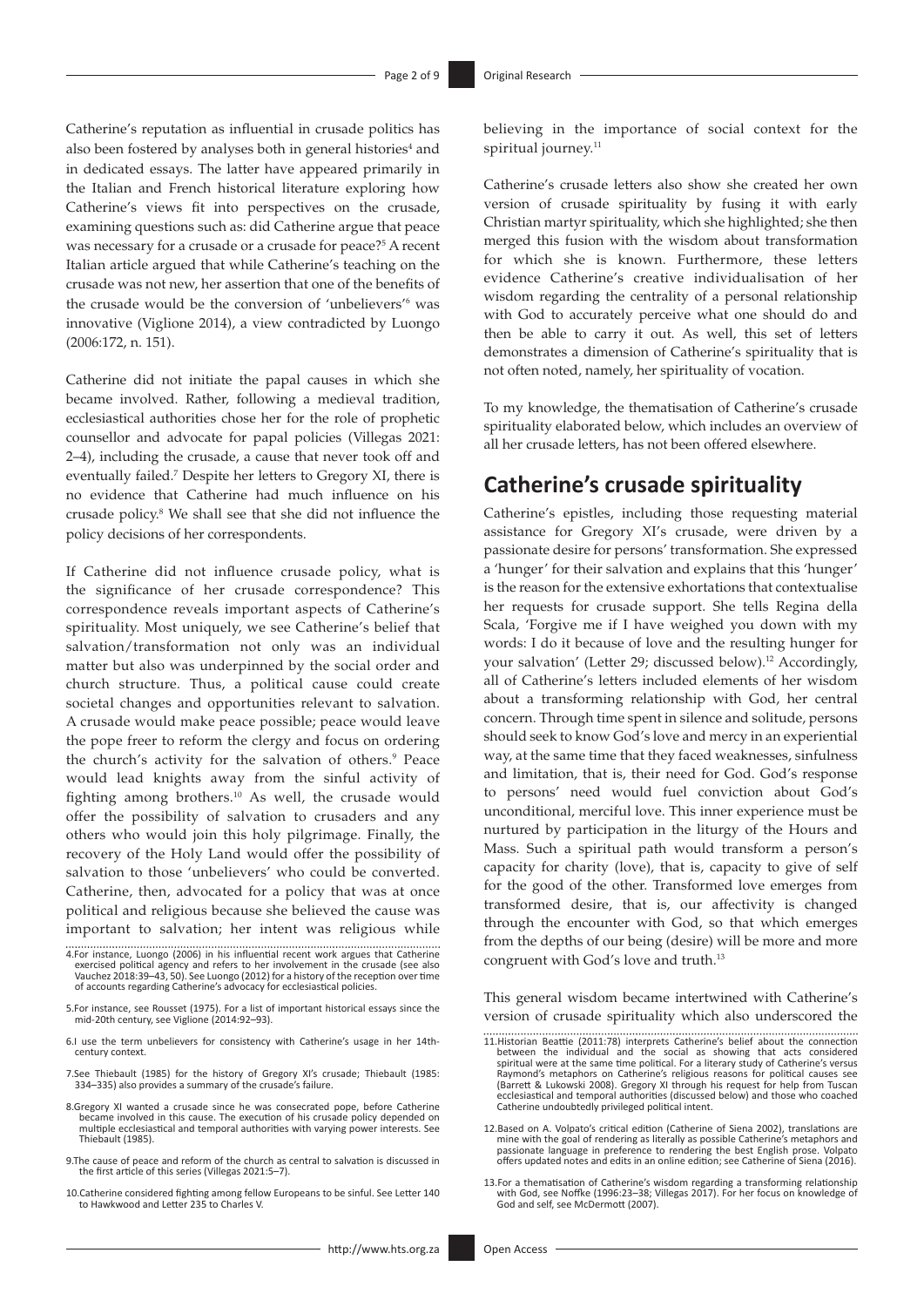value of transformation. Crusades started as penitential pilgrimages, where both knights and other pilgrims pursued penance, fasting and prayer as they travelled to Jerusalem, centre of the salvific Christ event. The military goal of delivering the Holy Land from the 'unbelievers' was also considered a transformative pilgrimage when undertaken with the due religious practices and penitential attitude.<sup>14</sup> Catherine would have been formed by writings about the crusade such as the sermons of Bernard of Clairvaux, wellknown Cistercian monk and medieval theologian.15 Works such as his sermons were undoubtedly preached and read at the daily services she attended.16

#### **Transformation and martyrdom**

The willingness to die for the good of the church in the course of the pilgrimage to liberate the Holy Land was a feature – though not central – to crusade spirituality. It was an ideal related to, but distinct form the spirituality of martyrdom, a tradition whose language and ideals became central to Catherine's crusade spirituality. Martyrdom was considered the perfection of charity (love) and the ultimate way of attaining union with Christ (Bouyer 1960:256, chp. 8, French edn.). Dying as a martyr witnessed to profound faith in Christ's resurrection, the supreme triumph of faith over evil, and witnessed to Christ's eucharistic sacrifice, the giving of his life for us (Bouyer 1960:252–253, chp. 8, French edn.; Rordorf & Solignac 1980:pt II). Given these beliefs, early church spirituality featured a desire for martyrdom as a sign of growth in the spiritual journey (Rordorf & Solignac 1980:pt III). Many of these early Christian texts were read during the Liturgy of the Hours and the Mass for the feasts of martyrs, thus influencing not just Catherine but also Christian spirituality for hundreds of years (Bouyer 1960:239–240, chp. 8, French edn.).

Catherine's attraction to, and adoption of, the language of martyrdom, which we will see is prominent in her letters, is undoubtedly the result of her own spiritual journey. Shedding her blood for love of Christ had captured her imagination and spurred her desire since her early days of solitude.17 Her theology and spirituality are filled with the symbol of the blood and much has been written about this.18 She repeatedly wrote of a deep desire for martyrdom and prayed she be granted the gift to show Christ her total love in this way.19 Accordingly, it is not surprising that she was drawn to the crusade as a way of achieving this ideal of martyrdom, which

- 14.In the early crusades prayer and fasting were common before engaging in battle. On crusade spirituality, see Blake (1970); Merton (2008); Portnykh (2017).
- 15.On Bernard of Clairvaux's crusade spirituality, see Flood (1974:35) summarises these teachings.
- 16.Raymond (1980:section 113) describes Catherine's reading of material in Italian related to the Liturgy of the Hours. See Villegas (2013:210–212) on Catherine's mostly oral formation.
- 17.Raymond (1980:section 63) describes that in her adolescent years, Catherine sought to offer 'blood for blood' to Jesus by engaging in penances that drew blood.
- 18.For a selection of Catherine's views on the blood of Christ, see Noffke (2011– 2012:87–110, vol. 2). On her spirituality of the blood, see McDermott (2008:84– 89) and McGinn's (2012) chapter on Catherine, 'Catherine of Siena, mystical apostle of the blood of Christ' in (pp. 197–249).
- 19.For instance, see Letter 226 to Raymond, her spiritual advisor about transformation through embracing the cross and her desire for martyrdom. See Noffke's anthology for passages from other letters (above note).

for her represented the highest expression of love for Christ. We will see that Catherine encouraged all her correspondents, whether mercenary soldiers or sinful monarchs, to desire to give their lives for Christ through a crusade pilgrimage. The metaphor rich oral rhetoric<sup>20</sup> of Catherine's letters is, then, a fusion of martyr and crusade spirituality merged with her wisdom about transformation.

## **The letters**

Catherine's letters to disciples and spiritual advisors focus on urging them to show their love for Christ through the holy passage pilgrimage<sup>21</sup> and the related opportunity for martyrdom. Letters to knights, soldiers and civil authorities pressed these strategically selected persons to advocate for support of Gregory XI's crusade effort.

#### **To disciples and spiritual advisors**

#### **Dalla Fonte and Flete**

Dominican friar Tommaso dalla Fonte, a childhood friend, and William Flete, Augustinian monk, were both especially close and dear to Catherine. As learned churchmen, they contributed to her religious formation through her years of dialogue with them. She wrote to both about her desire to go on crusade as a path to martyrdom and urged them to seek this ideal.

Flete should give his life in martyrdom as response to Jesus' gift of himself on the cross:

May God give us the grace of hearing our prayer *to see us give our life* for the immeasurable love of the Lamb … Oh! Let's race, my brothers and sons in Christ Jesus, may we raise sweet and loving desires that will beg and press the divine goodness to soon make us worthy of this grace [*martyrdom*]. (Letter 66, [*author's own italics*])

It would give her great joy, Catherine tells Flete, if her followers and friends would 'run as persons in love to give your life without turning back' (Letter 66).

To dalla Fonte, she wrote urging participation in the crusade and prayed he receive the grace to obtain martyrdom: 'I pray that sweetest Light [*Jesus*] might lead us to bleed to death for the truth' (Letter 283).

#### **Mantellate – Prioress**

Catherine communicated the same exhortation to women disciples. To her fellow *mantellate*, <sup>22</sup> she narrated a visit from an envoy to the Queen of Cyprus on crusade business, telling them crusade preparations were progressing 'from good to better'. She then exhorted the *mantellate* to 'stock the boat of your soul, as your time is coming' [to go on crusade] (Letter 132).

20.Catherine's letters were dictated as she learned to read as an adult and perhaps to write towards the end of her life.

- 21.The term *crusade* appeared in the 15th century. In Catherine's day, the crusade was referred to as 'holy passage', a form of penitential pilgrimage. See Pernoud (1991).
- 22.Term used for the penitential lay order of women (not a religious order) to which Catherine belonged; it was under the spiritual guidance of the Dominicans.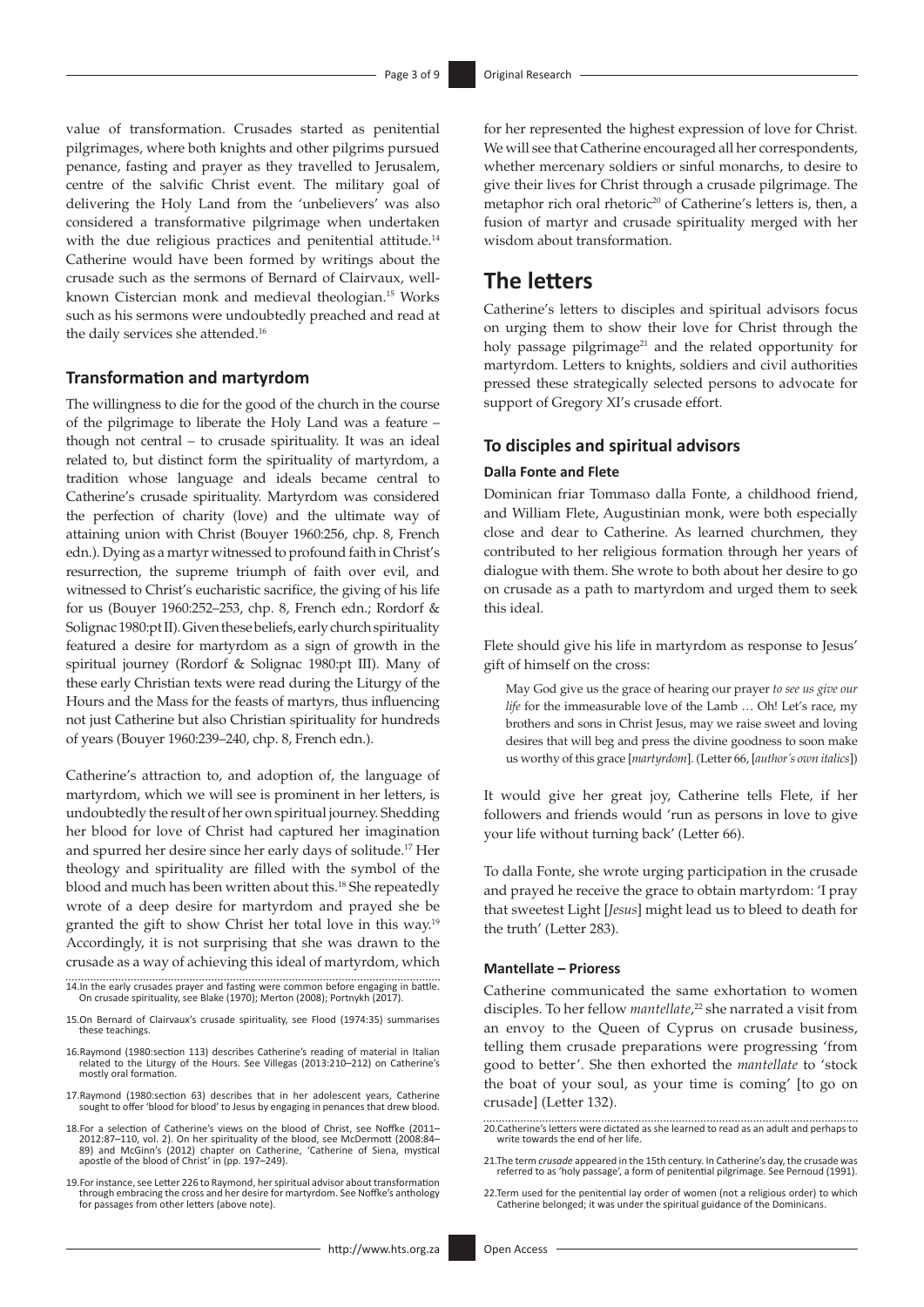To Paola, a prioress, she writes:

Let us all as a brigade run and graft ourselves onto this Word. I invite you to the wedding feast of this grafting, that is, *to shed our blood for him*, as he shed it for you; let's go to the Holy Sepulchre, and let's leave our life for Him there. (Letter 144, [*author's own italics*])

Going on crusade to one's martyrdom is like going to a wedding, in other words a joyous and life altering celebration. At this celebration, we are united to Christ by giving our blood.

These communications highlight that Catherine's crusade spirituality was couched in the language of martyr spirituality. Significantly, they show that the ideal of giving one's life in martyrdom was not just aspirational. For Catherine considered it a realistic option that monks, prioresses, *mantellate* and she herself could go on pilgrimage to the Holy Sepulchre, to the sites where Jesus gave himself for us. These values had such pre-eminence in her spirit and imagination that she did not seem conscious of their impracticality. Indeed, Giovanni dalle Celle, a hermit who was one of Catherine's supporters and spiritual correspondents, warns one of his spiritual followers against plans to go to the Holy Land based on encouragement from Catherine. Giovanni tells her this is a dangerous and inappropriate project for a cloistered woman (Viglione 2014:95).

#### **To knights and soldiers**

Catherine told three different correspondents that the pope wrote to Raymond and to the Dominican and Franciscan Provincials asking them to promote the cause of the crusade in Tuscany (Letters 131, 133 and 144):23

The Holy Father, our Christ on earth, wants to know the disposition and will of Christians *to give their lives* in order to recover the Holy Land … This is stated in the Bull he sent to our provincial, to that of the Franciscans and to Brother Raymond. He asked them to look into the availability of persons throughout Tuscany and other territories. He wants to know in writing the level of willingness and how many will be involved in order to issue the relevant order and make sure it is carried out. (Letter 131, [*author's own italics*])

We see that Catherine interprets Gregory XI's directive to enlist help for his crusade as a call to a spirituality of crusade, with her own unique emphasis on martyr spirituality. At the same time, undoubtedly under Raymond's guidance, she knew the pope needed temporal help for this endeavour, certainly the goal of his call for help from Tuscany. The letters below elaborate both exhortations to deepened spirituality and specific requests for temporal help.

#### **Count of Monna Agnola and Niccolò dei Strozzi**

Catherine encouraged two knights connected to the Tuscan Hospitallers.24 Both letters show how Catherine wove together her wisdom regarding transformation and her brand of crusade spirituality, adapting her rhetoric to each recipient, using images and metaphors related to the task of a knight. Also shown in these letters is Catherine's wisdom regarding vocation.

Catherine starts the letter to a young Florentine count by urging him to *fight* vice and acquire virtue; 'Christ the captain' leads the battle against the enemy, namely, vices; the count should follow the captain in this fight. Always focused on her spirituality of transformation to capacity for love and desire for the good of others, she asserted that as transformation through growth in virtue takes place, God will transform desire, in this case, infuse a hunger for the conversion of 'unbelievers', that is, the Turks holding the Holy Land.

Catherine believed that part of each person's journey of transformation involved recognising the particular task, role and/or vocation to which God called them and carrying this out as a response to the encounter with God's love. In the case of the count and his companions, Catherine was convinced God called them to become crusaders, joining the Hospitallers. Note the certainty Catherine expressed about God's will for others and the authoritative style with which she communicated this:

It seems to me that God's immeasurable goodness has elected you knight to fight against vice and sin, [*his own*] so that you might acquire the treasure of the virtues. Now, I believe God invites you to grow and to activate your perfection by giving you a hunger for the spiritual wellbeing of the unbelievers. It seems he would like you to be among the first Hospitallers to come against them now that the crusade is starting. The Holy Father sends the Hospitallers and anyone following them against the unbelievers. (Letter 257)

Transformation through growth in virtue would birth within the count the desire that would make him a good crusader. This is an example of Catherine's teaching about transformation of desire.25

Catherine advised Niccolò, prior of the Tuscan Hospitallers, that the crusade is a spiritual journey as much as a holy war. Using language suitable for a knight, she asserted that Niccolò should be *armed* with love of virtue and hold *the knif*e that cuts out vice. She urged conversion from selfish self-love towards capacity to love as Jesus loved for the good of the other. For such love was not only the ultimate value of a spiritual journey but was also essential in order to be an effective warrior. Transformation away from selfish self-love would lead Niccolò to desire to contribute to the conversion

25.On Catherine and transformation of desire, see Villegas (2017).

<sup>23.</sup>Noffke's dating of Catherine's letters is the most reliable to date and was only finished with the 2008 publication of the fourth and final volume of the translated letters. Thus, it is only recently that one can state that most of Catherine's crusade letters were written after Gregory XI sent out his request to Tuscan ecclesiastical authorities.

<sup>24.</sup>The Hospitallers, a religious order of knights founded in the 12th century to fight the crusade, became the last resort in Gregory XI's effort to promote a crusade. The Hospitallers were similar to the Knights Templar whose rule and spirituality were written by Bernard of Clairvaux; see Pernoud (1991).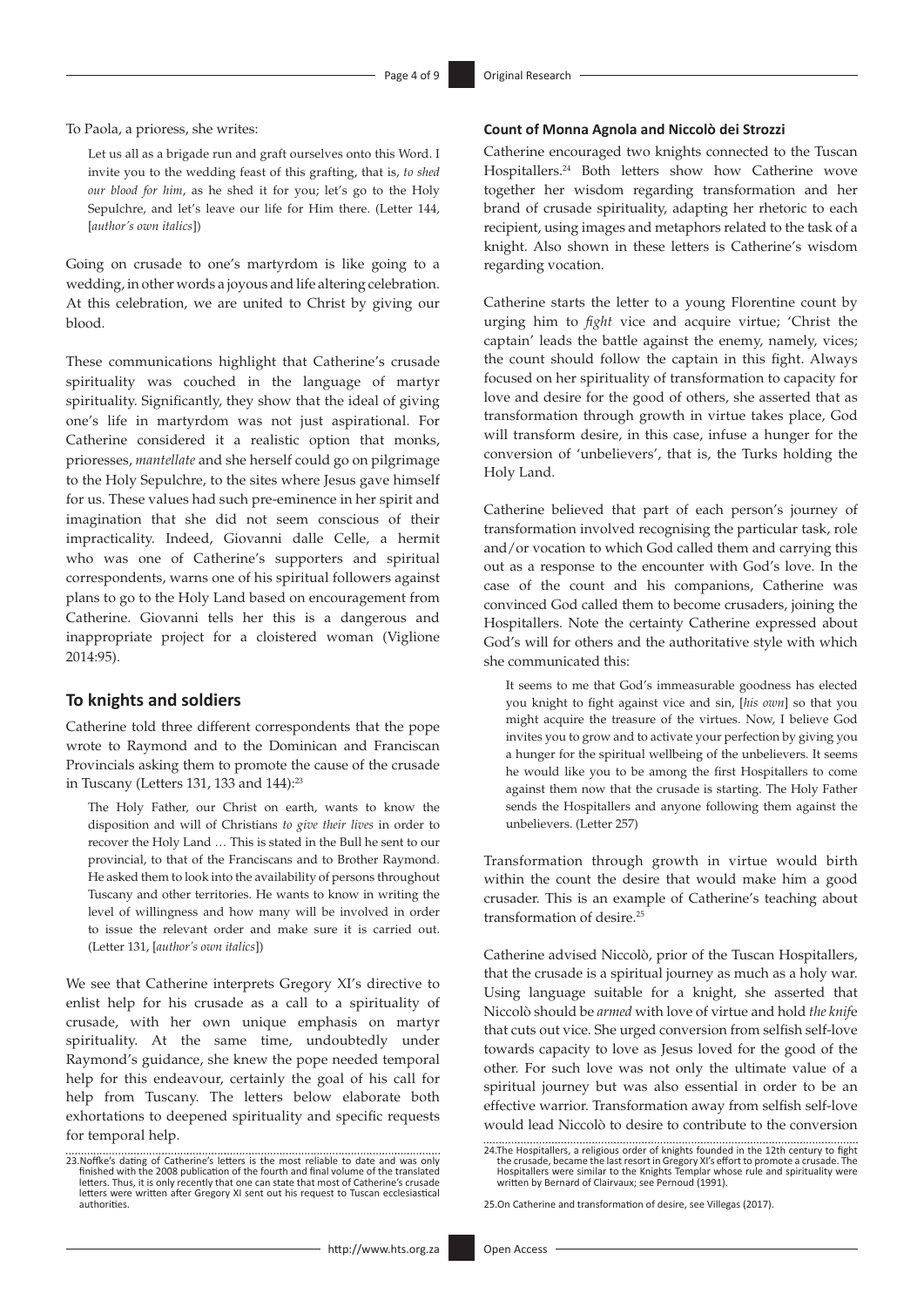of the 'unbelievers', and to desire the ultimate giving of self, namely, martyrdom (Letter 256):

With desire to see you a manly knight, for a knight who must fight in the battlefield, must be armed with the weapons of love, which is the most potent weapon possible. It is not enough that a man be armed only with shields and mail, for if he does not possess the weapons of love and related desire for honour and for the cause for which he is fighting, as soon as he faces his enemies he would fear and turn back. (Letter 256)

We see in this passage, Catherine's conviction that transformed capacity for love is crucial to any endeavour, including the capacity to fight well. Remarkably, she had no qualms about offering advice in authoritative rhetoric regarding attitudes required to be a warrior on the battlefield; transformation in capacity to love and the related transformation of desire were important for the task of warrior, not just for personal holiness.

Conversion from worldly excesses and attachments was important to being an effective knight, because love for worldly honour and pleasures such as good food and drink, and attachments to riches were 'weapons of death' that impeded facing attacks in war:

It is important that you go forth not only with the armour of war for your body but with spiritual armour as well; for if you do not have the armour of the honour of God and the desire to conquer the city of the wretched infidel souls who do not participate in the blood of the lamb, the fruit acquired with the weapons of war would be minimal. (Letter 256)

Catherine ties the above exhortations to a spirituality of martyrdom. A knight on a path of transformation through relationship with Christ should be ready to be a martyr. She tells Niccolò, 'you have been called to the state of the glorious martyrs, called to give your life for Christ crucified' (Letter 256). And then she ends her letter with the assurance and certainty that she knows God's will for him, which is also her will: go forth with the cross as your shield and be willing to be a martyr:

My desire is to see you become a true knight … I hope that through the infinite and immeasurable goodness of God you will fulfil his will, which requires this of you, and this is my will as well … Bathe yourselves in the blood of Christ crucified, hide in his sweet wounds and take as shield the most holy cross. (Letter 256)

#### **Correspondents on worldly path**

The correspondents discussed so far were all persons who had an active desire to be good Christians, whereas those who follow were unlikely to have been committed to their Christian faith; nevertheless, Catherine addresses all with the same call to a relationship with the God of love who transforms, evidencing a missionary characteristic in her appeals.

#### **Hawkwood, professional soldier**

John Hawkwood, an Englishman, was a professional soldier who had been employed alternatively by various sides of the conflict in Italy, from Gregory XI to his enemy, Bernabò Visconti of Milan. At the time Catherine wrote, Hawkwood was not allied with the pope's cause<sup>26</sup>; thus, she sought to persuade him to stop fighting against the Papal League and instead join the crusade. In this way, he would also be choosing salvation. We can assume Hawkwood was not devoted to Christian practice and less so to a journey of relationship with God. Nevertheless, Catherine authoritatively insisted that God *ordered* and the pope *commanded* that warriors join a crusade, and amazingly invited him to consider giving his life for Christ:

I want to see you true son and knight of Christ, that is that you would desire many times over to give your life for sweet Jesus if necessary … Because God and also the Holy Father have ordered war against the unbelievers. You who derive so much pleasure from war and fighting, cease attacking other Christians; with these acts you offend God. Rather go against the unbelievers. For it is a great cruelty that we who are Christians, bound together in the body of Holy Church, should persecute one another … Be willing to give your life for Christ and in this way show that you are manly and a true knight. (Letter 140)

#### **Bartolomeo Lord of San Severino, knight**

Catherine wrote to Bartolomeo, lord of a fortified town located strategically west of Tuscany. He was a young knight who had led successful campaigns in the entangled conflicts between City States, having fought on both the papal and antipapal sides. At the time Catherine wrote to him, his allegiance to the pope was strategically important to the pope's cause (Gardner 1907:139, 189, 407).

Catherine first exhorted Bartolomeo to a life of transformation through the experience of God's love. In this letter, we note another major theme in Catherine's wisdom, namely, that we are created in the image of God, and as such, we are created out of love and to love:

Think about this, dear father, since we were created in the image and likeness of God out of love, the first clothing we had was love; and so persons cannot live without love, as we are made of love and nothing else; what we have in terms of both our body and our soul is for love. (Letter 384; Gardner I in Noffke translation)

Perhaps naively presuming that Bartolomeo indeed began a journey to know God's love, Catherine urged him in the name of Christ crucified to respond immediately to the pope's appeal. She assured him that union with God, and therefore reception of Christ's life (the blood of Christ) would eliminate fear. For fear would impair the task of warrior and prevent willingness to die for the sake of liberating the Holy Land:

I invite you, do not be negligent, do not delay when you receive the invitation, when the Holy Father raises the standard of the holy cross ordering the holy passage. No one should avoid or escape this call; he should not fear death … I want to see you a fearless, manly knight; the blood will encourage you, fortify you and remove all fear. (Letter 384, Gardner I, Noffke translation)

26.On Hawkwood's involvement in the wars between the Papal States and the Italian City States, see Luongo (2006:82–87, 159).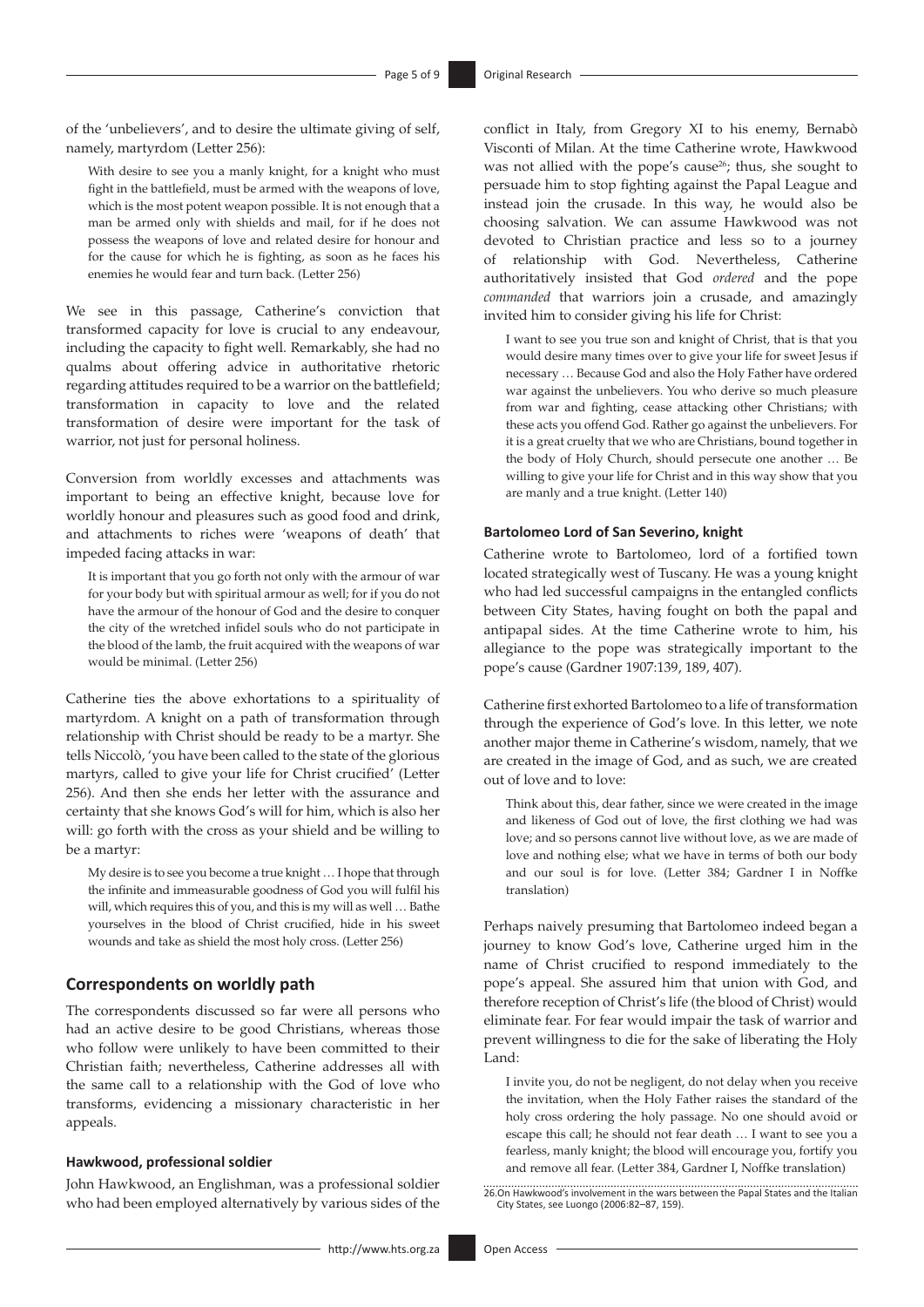#### **Tommaso d'Alviano, professional soldier**

Catherine asked d'Alviano, a mercenary captain, to join forces in the cause of the pope, bringing his troops and resources with him. Her epistle starts with an exhortation to know God's love and to allow this knowledge to unfold into converted desire for God's will. In this way, d'Alviano would be able to recognise his call as servant to the church in her time of need. Catherine then presses her wisdom about vocation. God is served through different vocations, namely, the ordinary life of most persons, the sacred service of priests and through persons chosen for special service to the church in time of need; the latter was d'Alviano's vocation, Catherine authoritatively assures him:

I think God has chosen you to be a faithful servant in God's great need [*the battle for papal allegiance of Italian city states and the crusade*]. This service is so pleasing to God that it is beyond explaining … Oh what a great grace God has given you and all who serve him. (Letter 191)

As response to this grace, d'Alviano should bathe himself in the blood of Christ crucified in order to have the ability to make 'sweet' peace and after this peace 'we shall all gather against the unbelievers' (Citations Letter 191). Note again Catherine's insistence that connection to God's love and the ensuing transformation are also necessary for fighting as a successful knight in the service of the church.

#### **To civil authorities**

#### **Giovanna of Naples**

In three letters written in 2 months, Catherine exhorted Giovanna, Queen of Naples, to join the pope's cause and send resources and troops to the crusade. Giovanna was known to use her power to punish and control arbitrarily, including having people unjustly put to death; she was not known for her marital fidelity. Catherine would almost certainly have known this through Raymond who was from Naples. Nevertheless, she remarkably exhorted Giovanna in all three letters to engage in a spiritual journey and even invited her to consider giving her life for Christ in the crusade.

Catherine's first letter starts with a particularly lengthy exhortation to a life of relationship with God, including urging Giovanna to embrace the cross with her deepest self, that is, she should plant the cross in her soul, also alluding to assisting the crusade as 'planting the cross' was a term used for the holy passage:

In the name of sweet Christ Jesus, I beg you to raise your desire, all your affectivity, your love, to the holy cross and to carry it and plant it in the garden of your soul, for the cross is a tree full of the fruit of true and real virtue. That you may see clearly that besides union to human persons, God united himself to the cross; he desires and requires that we unite ourselves out of desire and love to this sweet tree so that our garden might bear only sweet, soft fruit. (Letter 138)

This passage articulates Catherine's wisdom regarding transformation of desire, the motivational drive in the depth

of the person that makes possible seeing and acting according to God's will. Through such an inner process, Giovanna would be a faithful daughter of the church for her own salvation and the church's cause. Furthermore, Catherine reminds Giovanna of the Christian's duty to take back the places where Christ lived and died.<sup>27</sup> 'Out of desire and love, raise within you the standard of the holy cross because the Holy Father intends to raise it over the Turks' (Letter 138).

Catherine minced no words. Not only should Giovanna see that it is God's will to support mother church, but she would be *foolish and stupid* if she did not offer support by joining the crusade. Note the authoritative exhortation to this woman who is queen:

I ask *and press on behalf of Christ crucified* that you support the Bride of Christ in her need showing that you are a faithful daughter of sweet, Holy Church … You should know that this mother nourishes her children at the breast with sweet, life giving milk. Stupid and foolish is the child who would not help her mother. (Letter 138, [*author's own italics*])

In another letter – with authoritative confidence that she knows God's will – Catherine urged:

*I ask and press* [my emphasis] you on behalf of Christ crucified to offer any and all needed strength and help so that the Holy places of our sweet Saviour are taken away from the unbelievers, and that their souls may be rescued from the evil one so that they too may participate, as do we, in the blood of God's Son. (Letter 133)

Catherine does not stop at pressing Giovanna to join the pope's cause and offer resources for the crusade. Amazingly, she enjoins Giovanna to a desire for martyrdom using the language from martyr spirituality that moved Catherine herself, namely, 'giving blood for blood':

You could show God no greater love and sacrifice than to ready yourself, if necessary, to give your life for Christ crucified. Oh! how sweet it would be to offer blood for blood, to see you grow in holy desire as a result of remembering the blood poured out by God's son. (Letter 143)

#### **Charles V of France**

While on her mission to Avignon, Catherine was introduced to Louis of Anjou, brother of Charles V of France. Louis asked Catherine to write to his brother encouraging him to provide resources and men for a crusade.28 As in all her crusade letters, Catherine begins her missive with an exhortation to transformation. Charles should not be attached to worldly possessions and honour; he should act as if all is on loan. Acting justly is a key virtue required by God; therefore, Charles must avoid acting unjustly for the sake of pleasing others. Most of all, Charles should meditate on Jesus crucified, for this event offered the greatest lesson about love and loving others as Jesus does. Learning this

27.See no. 14 for references on crusade spirituality.

<sup>28.</sup>Louis motivation for this request is unknown (Luongo 2006:173). Noffke indicates the letter may not have reached Charles (Catherine of Siena 2000–2008:II.219). Citation to volume and page.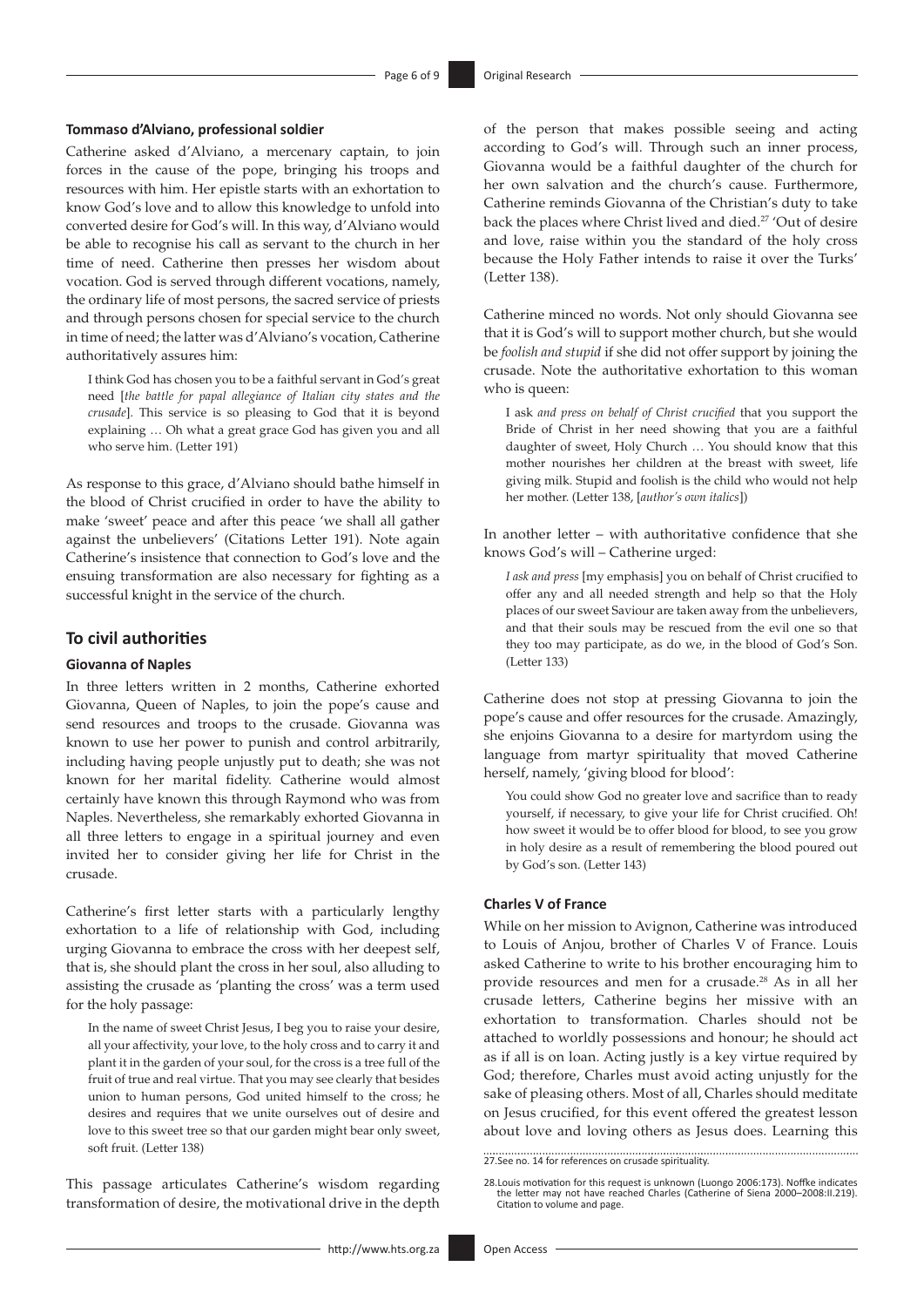through a spiritual journey should be Charles' most important task in life.

Catherine then pressed Charles to pursue the crusade. He should follow the crucified and show his love for God 'by following this holy cross in the holy and sweet holy passage'. Indeed, Catherine desired that 'the fire of holy desire grow in you to follow the cross' (Citations, Letter 235) so that Charles can have the motivation to pursue this cause. Catherine gave Charles very specific advice:

Stop [*the war with England*] for the love of Christ crucified! Have you not considered how much you will be the cause of evil if you don't do what you can? Evil for Christians and evil for the unbelievers because your fight has stalled and is stalling the mystery of the holy passage … I beg you not to continue to be the cause of so much evil and to obstruct the good of recovering the Holy Land and so many souls that participate in the blood of the Son of God. You should be ashamed of this, you and other Christian leaders … permit war of brother against brother while assisting the enemy [*the Turks occupying the Holy land, and moving to take over parts of eastern Europe*] … Make, make, make peace and send all war to the unbelievers! (Letter 235)

Catherine has no misgivings or reserve in offering advice about war to a king. Out of her own deep experience of God's love and her long journey of transformation, she was certain and confident that she was in touch with God's will. And God's overarching will is the salvation of God's children. For Catherine, this meant God wanted the salvation of European warriors and knights, and that required that they stop fighting each other, make peace among themselves and instead devote themselves to recovering the Holy Places from the Turks; and in the process offer these 'unbelievers' the possibility of salvation through conversion to knowledge of Christ.

#### **Bernabò Visconti**

Catherine sought to win over Bernabò Visconti, head of state of Milan and surrounding region; he was a long-time enemy of the papacy with a reputation for a less than ordered life. Visconti had sought to create a league of City States that would remain independent from the Papal States. Enlisting his help for a crusade would be a key strategic move.

Despite his reputation, Catherine exhorted Bernabò to transformation of desire by urging him to participate in the blood. Jesus offers us freedom through his redemptive death on the cross, expression of his love, which Bernabò must taste experientially. This required going within, for we are lords of our soul where God rests. Bernabò must take charge of his free will and choose to encounter God within in order to find freedom to choose the good. Bernabò should act as created out of love, entering into a relationship with God to be bathed in the blood which would give him the conversion and strength to respond to the pope's call for a crusade. This call involved helping to liberate the Holy Places and facilitate the conversion of the 'unbelievers'. First, though, Bernabò must turn away from the sin of punishing priests, who, if necessary, will be punished directly by God:<sup>29</sup>

I *want you* to be a faithful son of holy church, bathing in the blood of Christ crucified so you can be a committed and not a rotten member of holy church. In this way you will obtain so much strength and freedom that no human or evil power can take these away from you and you will no longer be enslaved by the mortal sin of rebellion against holy church. You will be made strong by the fortitude of grace … And so, I now invite you on behalf of Christ crucified to make a true and perfect peace with our good father, Christ on Earth [*the pope*], and instead make war against the unbelievers. You should be disposed to offer Christ crucified material goods, as well as your body. (Letter 28, [*author's own italics*])

Note that even Bernabò, a cunning worldly, powerful lord, is invited to offer his body to Christ, that is, desire martyrdom.

#### **To family members of civil authorities**

Catherine wrote to family members of temporal authorities expecting them to convince their relative. Among others, she wrote to Elizabeth, Queen of Hungary, the mother of Louis of Hungary (Letter 145). The latter was essential to Gregory XI's crusade effort as Hungary was well positioned to defend the Balkans where the Turks were expected to enter into Europe.<sup>30</sup> Catherine also wrote to Regina della Scala, wife of Bernabò Visconti. The first part of these letters includes lengthy appeals – similar to those already described – to enter into relationship with God and learn about God's love. These exhortations evidence again Catherine's conviction that persons must be on a journey of transformation in order to respond to her requests for support of the church's policies.

Particularly remarkable is the letter to Regina della Scala. She was known as 'an imperious, avaricious, ambitious, and treacherous woman' (Catherine of Siena 2000–2008:IV, 402 ). Yet, Catherine wrote her one of her longest letters (2200 words) elaborating most of the elements of her wisdom about the spiritual journey. Only a brief section at the end is devoted to persuading Regina to pressure her husband.

Catherine first urges a relationship with God:

When we have found where love is found … she nourishes herself at the fire of love [*God*], because she has known herself so loved … And so I want you to grow in true, holy desire to follow this path. Doing so you will fulfil the desire and will of God within you, who wants nothing other than your transformation. (Letter 29)

Having enjoined Regina to pursue this spiritual path, Catherine adapts her wisdom to the experience of married love in order to persuade Regina to pressure her husband:

I am certain that if you have the virtue of charity [*love*], it would be impossible for your husband to not feel the heat from such

29.Bernabò felt aggrieved by his excommunication for his opposition to papal authority at the same time that he sought control over clergy and church property. Catherine strongly believed that priests as mediators of salvation were not to be punished or attacked by lay persons. God would judge them. See Catherine of Siena (1980: especially sections 115–117) and Letter 191.

30.A Turkish force had captured Macedonia in 1371, thus reaching the border with European Hungary. See Thiebault (1985:314).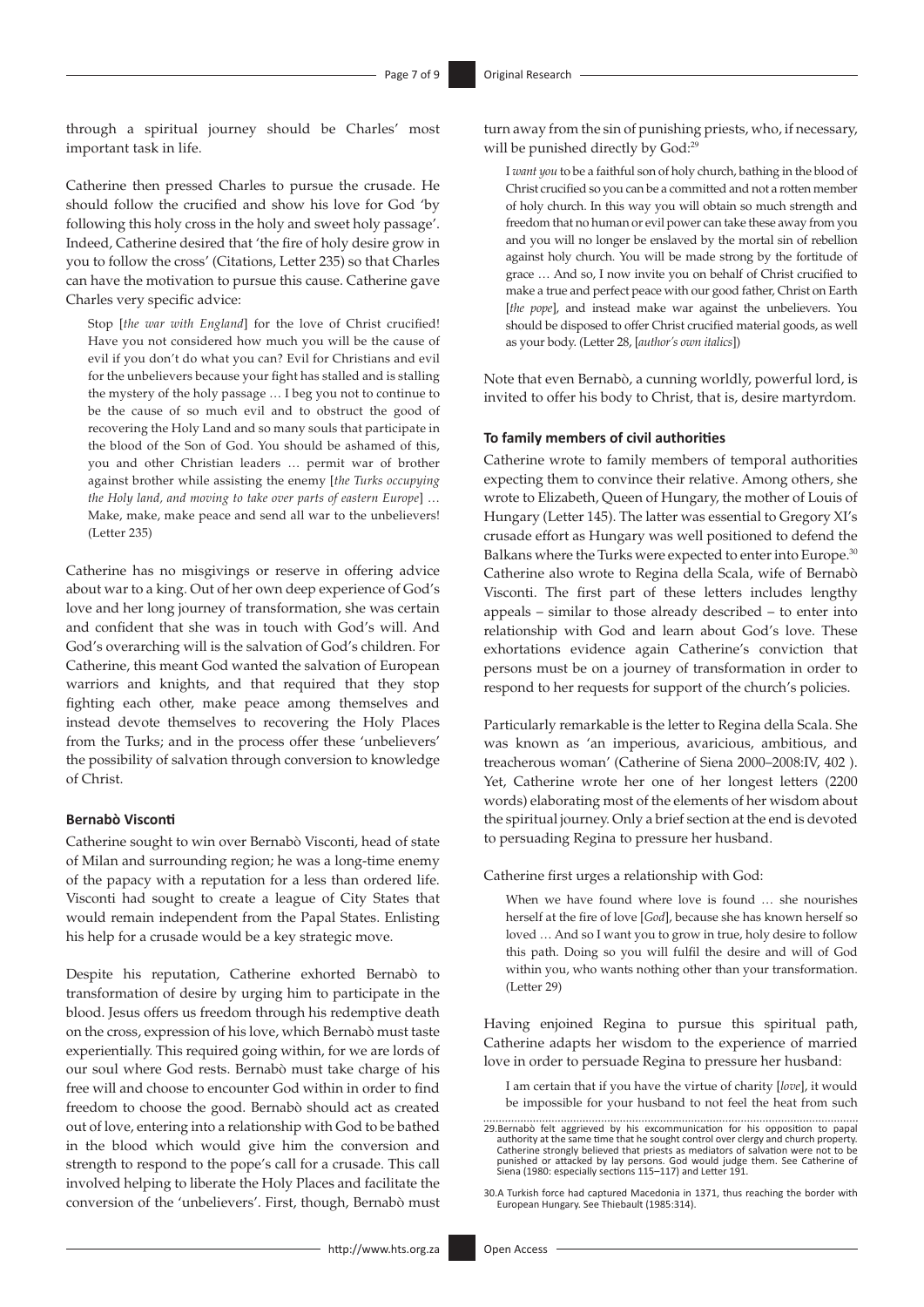love. First Truth [*God*] wants it this way, that you two should be united in spirit and in *affetto*<sup>31</sup> and holy desire ... I want you to follow this way of leading your husband to virtue and to the path of truth. When you are able, invite him and beg him to be obedient to the Holy Father that he may be a true son and servant of Christ crucified. (Letter 29)

To this worldly woman, Catherine writes that if she is connected to God's love, then God's love will shine through in the love for her husband. Through her, God's love can work in her husband and bring him conversion to see that for his salvation he must follow the pope's policies, including joining the crusade. This letter highlights Catherine's missionary zeal, for it is hard to imagine Regina as a receptive candidate for these exhortations.

### **Concluding discussion Political and cultural context important for spiritual journey**

While Catherine's crusade letters did not accomplish her religious intent or the related political goal, they evidence a number of important aspects of her spirituality. First, they demonstrate her belief that social context mediated the journey to transformation.32 Catherine's belief in the importance of social context for the individual spiritual journey is highlighted in the passionate conviction with which she addressed persons in all walks of life with possible influence on the crusade, whether they were already persuaded to focus on the God of love or not, whether sinful warriors or unfaithful monarchs. It was her prophetic mission to bring wisdom – God's word, as did the Old Testament prophets – to all who influenced the social context, that is, mercenary knights, lords of fortified cities, leaders of large City States, Kings and Queens, or the relatives of those in significant positions of power. She must exhort these persons for the sake of their own salvation, certainly, but in this case, because their choices and acts could affect a societal context with potentially widespread effects on the possibility for salvation.

Despite these passionate appeals, Catherine's letters did not accomplish their political purpose, that is, modifying the context for salvation. There is no evidence that her letters to those who were strategic to helping the pope with his crusade efforts were persuasive; some letters may not have been received (e.g. to Charles V) or read. None of her followers joined a holy passage pilgrimage. Nor did her letters accomplish her religious goal. It is unlikely that any of her correspondents – other than her followers and the two knights already persuaded to pursue the crusade – were moved by her exhortations to a journey of relationship

with God.<sup>33</sup> One cannot imagine correspondents such Hawkwood, Giovanna, Regina or Bernabò pursuing Catherine's exhortations.

How can we interpret the fact that Catherine's crusade letters are unlikely to have had an effect, especially when she so passionately and forcefully states she was writing to pursue God's will and so authoritatively told her correspondents that the actions she was calling them to take were God's will? One interpretation is that Catherine's spirituality had a missionary and prophetic quality, that is, she exhorted others to that which she saw as God's will for individuals and society irrespective of how she would be heard. She did not engage in calculations regarding the effectiveness of her word to particular correspondents, though her messages were targeted to their roles. Her passion was to announce God's message of transformation/salvation as Old Testament prophets were called to speak God's word irrespective of reception.

There are other concurrent interpretations. Noffke (1996:55) suggests Catherine was politically naïve. While this is likely, it does not change the reality of her prophetic and missionary motivation. That Catherine's letters were not effective in accomplishing their intended goals also raises the question of what this tells us about her discernment of God's will. This will be the topic of the third paper in this series.

#### **The crusade letters window into how Catherine lived her wisdom**

In terms of how Catherine lived her beliefs, these crusade letters are a remarkable, concrete witness to the manner in which God acted in her and through her and how she interpreted that experience into a timeless wisdom. God's transforming presence of love works in particular persons with their natural gifts and personality. Catherine was intelligent (Vauchez 2018:57) and clearly had a strong, authoritative personality, perhaps the most remarkable trait seen in her crusade letters. She wrote with a confidence and authority to persons in power that is astonishing when one considers that Catherine had no authority in her medieval context: she was not a noble woman, she was not married and she was not an abbess or even a nun. She was an unmarried, uneducated woman belonging to a penitential lay order. Such a person had little status in medieval times. Yet, she had the freedom to write with lack of selfconsciousness and great authority to the highest temporal and ecclesiastical authorities. This is a witness to Catherine's union with God, to her wisdom about transformation of the core of oneself through knowledge of God and self so that one's *affetto*, that is, the core of one's motivation and thought are as congruent as possible with God's perspective. Her natural gifts and freedom were empowered by this union and nurtured a remarkable conviction that she was connected to God and could, therefore, interpret God's will to others.

<sup>31.</sup>*Affetto* is Catherine's word for that which moves the person from the core of her being. It is related to desire but means much more. For a discussion of *affetto*, see Villegas (2017:6, 7).

<sup>32.</sup>Catherine's overarching focus and concern with salvation and transformation is detailed in the first article of this series (Villeagas 2021).

<sup>33.</sup>In Villegas (2021:4–8), we saw that Gregory XI was not persuaded by Catherine to<br>cotion on particular policies, but her attempts to form him in terms of his spiritual<br>journey are likely to have had some effect, for Greg holiness and had an interest in the spiritual life.